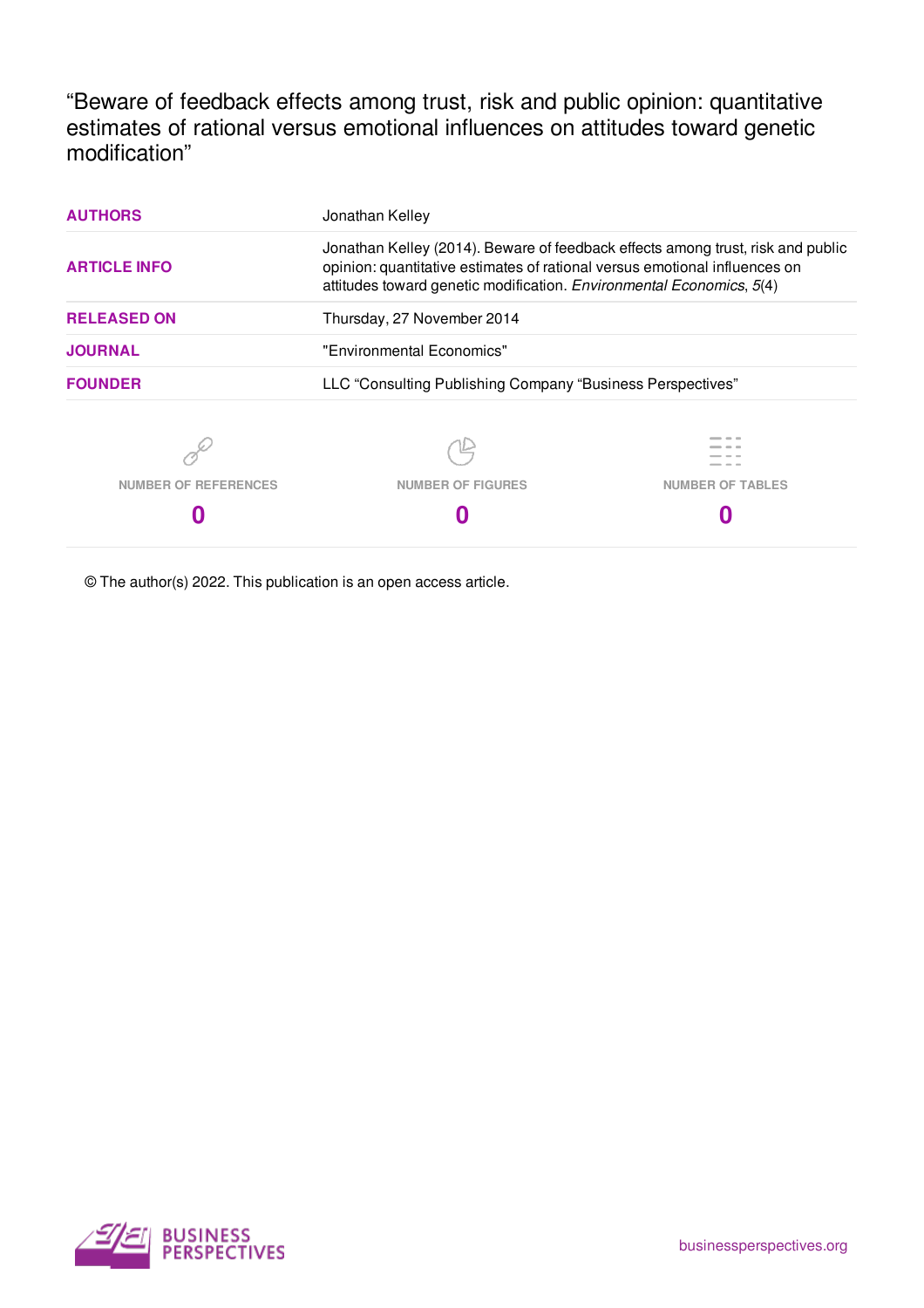# Jonathan Kelley (USA)

# Beware of feedback effects among trust, risk and public opinion: quantitative estimates of rational versus emotional influences on attitudes toward genetic modification

## Abstract

Support for genetic modification in agriculture mainly stems from approval of food and agricultural goals. It is facilitated by trust in the judgment of scientific authorities and undermined by anxiety about the risks involved. But there are symptoms of danger: Any public opinion data that show significant correlations between perceptions of fact (risk, trust etc.) and background characteristics (age, sex, religion, politics) or goals (environmental, medical, economic) typically reflect emotional feedback effects as well as rational scientific ones. Estimates from regression are then biased and more complex models required. Our structural equation analyses of five large, representative national surveys of Australia  $(N = 8730)$  provide precise estimates of the magnitude of these effects, including reciprocal effects reflecting emotional influences. The author also finds that: (1) acceptance of the scientific worldview modestly increases support both directly and also indirectly through its influence on trust; (2) family socio-economic background increases knowledge of genetic engineering but is otherwise inconsequential; and (3) religious belief greatly hinders acceptance of the scientific worldview and slightly increases anxiety about risks.

**Keywords:** trust, risk, genetic modification, genetic engineering, scientific worldview, religious belief, public opinion, reciprocal effects, SEM, Australia, survey research, rational choice, emotional feedback, irrational effects. **JEL Classification:** Q160, O330, Z130, H430.

## Introduction

Is it good or bad to make new scientific discoveries and implement new technologies? Or does the answer depend upon the context? The moral acceptability of new technologies has stimulated lively, sometimes rancorous, debate in Western societies at least since ancient Greece: The moral status of those who, like Daedalus and Faust, push the limits of invention has always been problematic. For example, the emergence of the techniques known as genetic modification (GM) or genetic engineering raises many questions, among them the question of whether it is a good thing for people to delve so deeply into the nature of life. Genetic modification is a particularly informative biotechnology in which to assess public opinion on scientific issues, because it is both relatively new and clearly important. Hence, most people know about it, and many are concerned about it, but public policies are only gradually becoming institutionalized.

Research on public opinion in this area is expanding rapidly (Pin and Gutteling, 2009). Reliable assessment of public opinion requires carefully designed, rigorous sample surveys, as has long been known (Sudman and Bradburn, 1974; Pidgeon et al., 2005). Voluntary comments (including the EU's internet based system: Ferretti and Lener, 2008) may placate demands for public participation, but the information they provide does *not* accurately represent public opinion.

This paper provides rigorous structural equation estimates of the Australian public views based on systematically developed multiple-item scales with data from five large, representative national surveys with 8730 cases. The models distinguish scientific, religious, and emotional/psychological influences on attitudes related to genetic modification, estimate their magnitudes, and estimate reciprocal effects among them.

The outcome is a cautionary tale: Feedback effects are large and ignoring them seriously misleading.

Section 1 describes Australian opinion on a variety of genetically engineered products. The second section outlines a model of the determinants of public opinion on these issues. Section 3 estimates the model and the final concludes. An on-line Appendix describes how the variables are measured and gives details on data and methods.

#### 1. Theory and background

How do people develop attitudes and opinions about emerging technologies? Four styles of moral reasoning play important roles in opinion formation in modern Western societies (Bellah, 1974; Potter, 1972; Tipton, 1982), although their relative importance differs among topics.

1. The deductive mode turns to general principles as the wellspring of morally correct action in particular situations. For example, if the general principle is that taking a life is wrong, deductive moral reasoning will find that the death penalty, euthanasia, and other particular instances are all wrong. Ethics institutions in developed nations commonly reason in this way (Sato and Akabayashi, 2005). Prior research has not explored

 $\overline{a}$ 

Jonathan Kelley, 2014.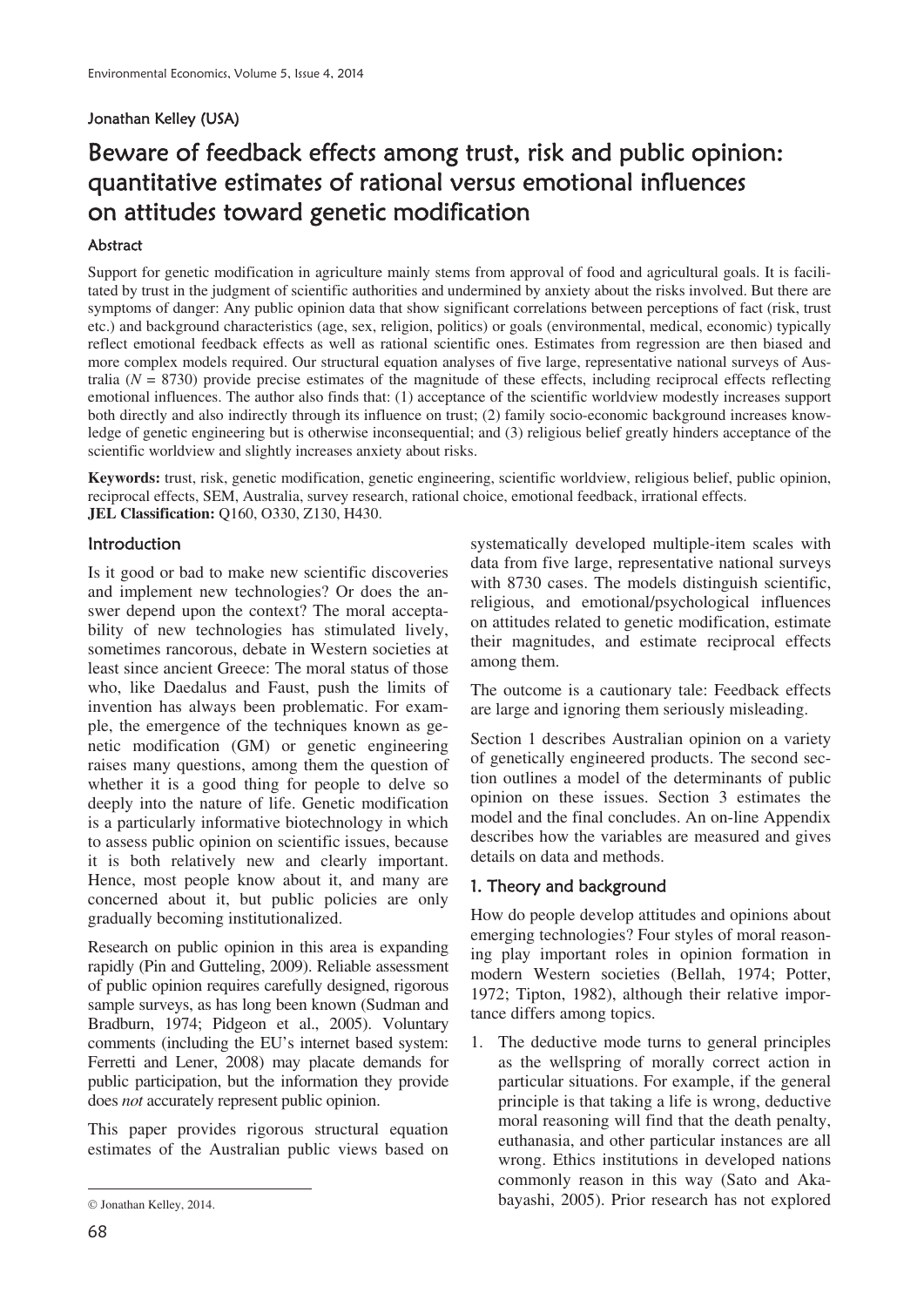the role of the scientific worldview – specifically endorsement of the theory of evolution and modern astronomy – in shaping moral judgments about genetic modification. But this is an important avenue to explore because it may illuminate persistent divergence of opinion on some topics between scientific elites versus ordinary voters and politicians.

- 2. The authoritative mode adopts the attitudes and opinions of some legitimated moral authority, e.g. the Pope, the established church, and potentially other expertise-based elites such as scientists. The authoritative mode also encompasses the legitimated cultural momentum of tradition and institutions.
- 3. The expressive mode judges actions as right or wrong according to one's immediate emotive reaction when first confronting a new possibility – colloquially, the "ugh" factor. Psychologists describe moral reasoning in the expressive mode as using "affective heuristics" (e.g. Slovic, 1999; and Slovic et al., 2002). These reactions, of course, may be socially and psychologically determined. Importantly, explicitly analyzing the role of the expressive/affective mode allows us to assess the importance of cognitive consistency. The other modes of moral reasoning all assume a process with perceptions as intermediate influences and moral judgment as an outcome. But the expressive mode allows influence both ways: we cannot simply assume that perceptions influence moral judgments because intuitive moral judgments may also influence perceptions. Wishful thinking may lead supporters of GM to conclude that the risks are small and to imagine scientists to be trustworthy when they say (as they mostly do) that GM is safe. By contrast, intuitive opposition to GM may lead others to project their gloomy predispositions by seeing risks as large and scientists as untrustworthy.
- 4. Finally, the consequential mode involves assessing the rights and wrongs of actions by their results: Actions are judged as means to ends rather than as ends in themselves. This is, of course, Weber's instrumental rationality (Weber, 1947) and is embodied in cost-benefit ana-lyses, in self-interest calculations, and other approaches that emphasize the goals or values served by the technology rather than its intrinsic moral value. Although consequentialist reasoning plays only a small role in shaping moral judgments about many moral issues, I will suggest that it plays a large role in shaping views about technology (especially biotechnology and medicine, with their clear implications for human well-being) and, by generalization, about political institu-

tions, procedural justice, and other intrinsically neutral mechanisms that have morally important outcomes (e.g. Evans and Kelley, 2011, 2014; Zerbe, 2007). People evaluate the goals the new technology might serve<sup>1</sup> and the risks it might pose. If the goals seem to them good and the dangers small, they approve it. Alternatively, if they do not greatly value the goals, or if they see huge risks, they disapprove of the technology.

With sufficiently intense value commitments to the goals, it may be that we need to allow reciprocal causation within the consequentialist mode as well as in the expressive mode. We need to evaluate empirically the possibility that people's choice of goals also shape their perceptions of the world. It may not be just that people rationally evaluate what is and is not feasible and choose the path that maximizes their utility (as assumed in much prior research using this theoretical model, especially by economists). In addition their choice of goals may in turn shape their perceptions of what is and is not feasible: they want something and therefore imagine it feasible and safe to get it. In short: feedback, reciprocal causation.

This paper evaluates many of these possibilities quantitatively, based on structural equation analysis of on five large, representative national sample surveys  $(N = 8730)$  in Australia.

**The setting.** In evaluating genetic modification, the citizenry in Europe and the United States seem to be taking different paths (Frewer et al., 2013). Public opinion on GM differs greatly among countries, as shown by the large and closely comparable Eurobarometer surveys (Lemkow, 1993, pp. 10-14; Schibeci et al., 1994, p. 20-21; Gaskell et al., 1999)<sup>2</sup>. Support for genetic engineering is higher in the USA than in Europe (reinforced by differences in regulatory philosophy: Zerbe, 2007), and is declining in Europe, while the direction of change in the US and other English-speaking countries is unclear (Gaskell et al., 1999, 2000, 2003; Shanahan, Scheufele and Lee, 2001; Priest, 2000).

Australia falls in between these two extremes. In many areas of public policy, Australia is similar to Britain, the USA and other English-speaking countries, but in others it is closer to Scandinavia and other Northern European nations (Evans and Kelley 2004). Moreover, it is a small, open economy with

<u>.</u>

<sup>&</sup>lt;sup>1</sup> Who receives potential benefits is also relevant to the public, generally with less support for benefits going to big business and more for benefits going to favored groups (e.g. farmers, poor people) and favored causes (e.g. the environment, Norton and Wood, 1998).

Australian surveys up to the mid-1990s are concisely reviewed and unpersuasively traduced in Davison, Barns and Schibeci (1997).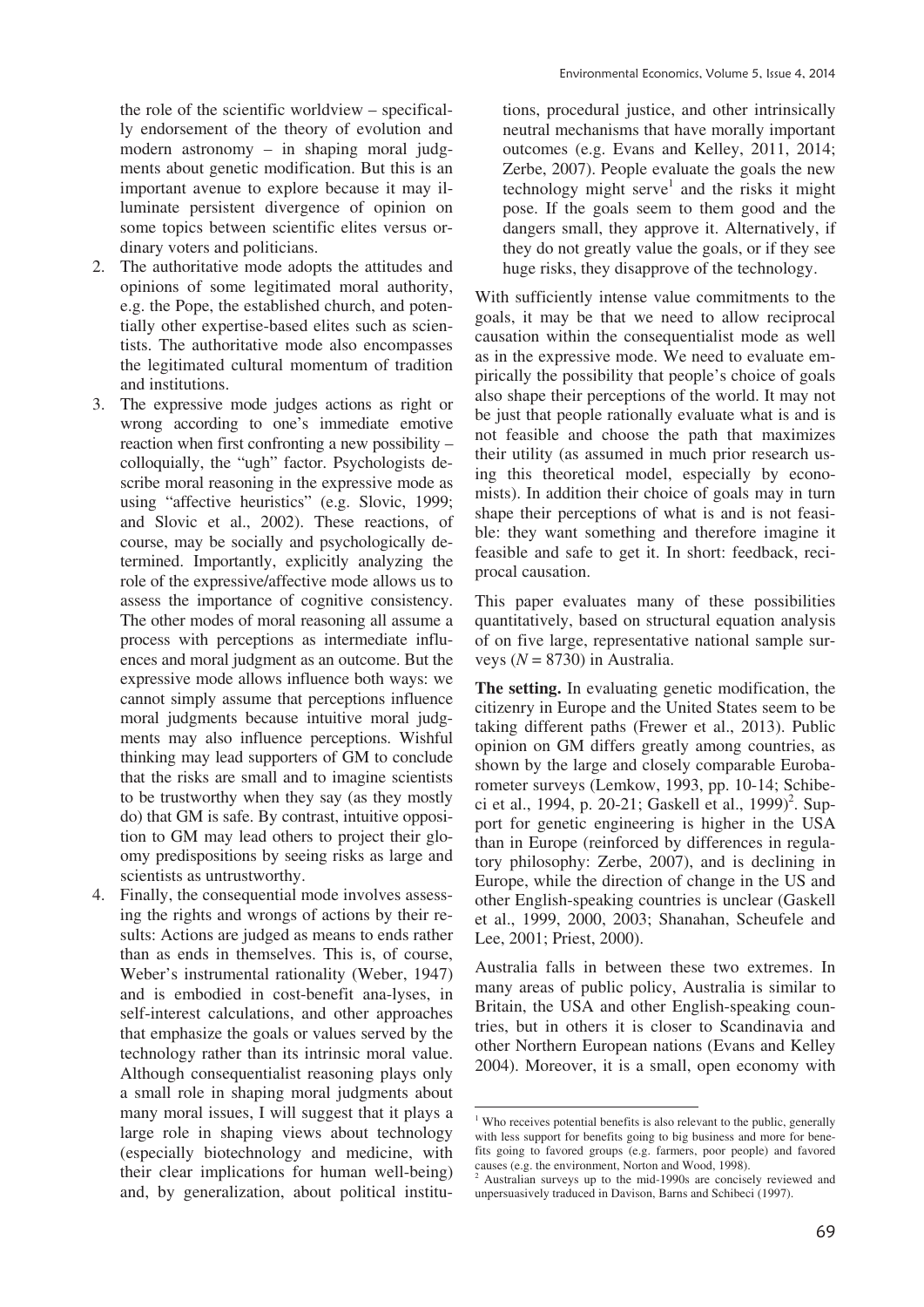important agricultural exports exposed to heavy world-wide competition, so genetically modified organisms (GMOs) in agriculture are very salient. To explore Australian opinion, we included a module on attitudes towards genetic engineering in five surveys between 1994 and 2002 as part of the International Social Science Survey/Australia (IsssA), Australia's leading academic survey.<sup>1</sup> The module began by asking people to rate a series of goals for Australian scientists, to get a general assessment of the desirability of different goals. We then introduced the concept of genetic engineering, and asked respondents to rate the desirability of a set of specific potential uses of genetic engineering<sup>2</sup>. We then asked people about their understanding of genetic engineering.

Measurement details and basic results have been reported elsewhere (Kelley, 1995, 2003) and are briefly recapitulated in the on-line Appendix which is freely available at www.international-survey.org. This paper presents new results on variables not described previously, new models, new structural equation estimates involving them, and new conclusions flowing from the analysis.

# 2. Data and methods

**2.1. Data.** This report is based on five rounds of the International Social Science Survey/Australia (IsssA), conducted from 1994 through 2002 which are described in detail in: Kelley and Evans (1999), Evans and Kelley (2004), pp. 317-326. The IsssA surveys are from simple random samples of Australian citizens drawn by the Electoral Commission from the compulsory electoral roll. They are conducted by mail using a modification of Dillman's (1993) Total Response Method. Completion rates run around 60 to 65%, which compares favorably with recent experience in Australia, the USA, and many other industrial nations. Previous analyses suggest they are representative of the population (Bean, 1991; Evans and Kelley, 2002, 2004; Sikora, 1997). There are 8730 cases in the surveys analyzed here.

**2.2. Methods.** Effects are estimated by structural equation (SEM or LISREL) methods (Bollen, 1989; Joreskog and Sorbom, 1993), as implemented in the AMOS program (which is now part of SPSS). As well as allowing the estimation of reciprocal effects, these methods correct for attenuation due to random measurement error (which is important: Bollen, 1989; Fan, 2003; Kelley, 1973). For single items we

use the reliabilities shown in the last row of on-line Appendix Table A; reliabilities for multiple item scales are estimated in the (full information, maximum likelihood) model. Alternative estimates are by ordinary least squares regression. Since the IsssA data are simple random samples, no adjustment for sample clustering is required.

We omit effects too small to make much practical difference, specifically those under .10 (standardized) in magnitude. They might well be artifacts of the usual minor uncertainties of measurement and model specification. Given the large sample size, smaller effects are often statistically significant, even if unimportant. Sensitivity analysis shows that the conclusions are robust – we estimated alternative structural equation models with all possible influences included, however small, and also a third model estimated by OLS with no correction for attenuation. While it is well known in the measurement literature that OLS estimates are biased, often seriously, in the present case the differences are small<sup>3</sup>.

Details are in the on-line Appendix (www.international-survey.org).

**2.3. The structure of opinion on genetically modified products.** *2.3.1. Measurement.* Because genetic engineering was new and unfamiliar when this series of surveys started in 1994, we adopted a multiple indicator strategy of asking about a large number of particular, concrete instances (Frewer, Howard and Shepherd, 1997). We gave a lengthy introduction, as a reminder to people already familiar with genetic engineering and an explanation for those previously unacquainted with it.

The eight particular instances were already well into development in Australia and other countries (Australian Science and Technology Council, 1993; Gaskell et al., 1999): treatments for cancer and high blood pressure, pesticides for cotton and other crops, viruses to control insect pests, leaner pork, healthier cooking oil, and fresher tomatoes. Wording is in the on-line appendix (at www.international-survey.org).

People had clear opinions on these questions: only 2% declined to answer, on the average. That is lower than average for the questionnaire and well below the levels of missing data usual for obscure topics<sup>4</sup>. The low level of missing data and the high inter-item correlations (shown in the on-line Appendix) suggest that real public opinion on the topic exists; evidence from other nations and using other methods concurs (e.g. Connorand Siegrist, 2013).

 1 Changes over time are small but complex (as in the USA: Shanahan, Scheufele and Lee, 2001) and I deal with them in a separate publication (2003), drawing especially on the panel component of the surveys.

<sup>&</sup>lt;sup>2</sup>We also asked about the desirability of labelling genetically engineered products; about how much people worry about some potential risks of genetic engineering; whether they expect that they themselves would use genetically engineered products; and asked for a global evaluation of whether the benefits of genetic engineering are likely to outweigh the risks. These issues are the focus of separate publications.

<sup>-</sup>3 Fan 2003 is a clear exposition. For the present analysis, the only important difference is that OLS greatly underestimates the importance of support for medical research in legitimating genetic engineering.

<sup>4</sup> For example, in another survey we asked people to rate the Chinese leader of the day and 25% declined to answer the question.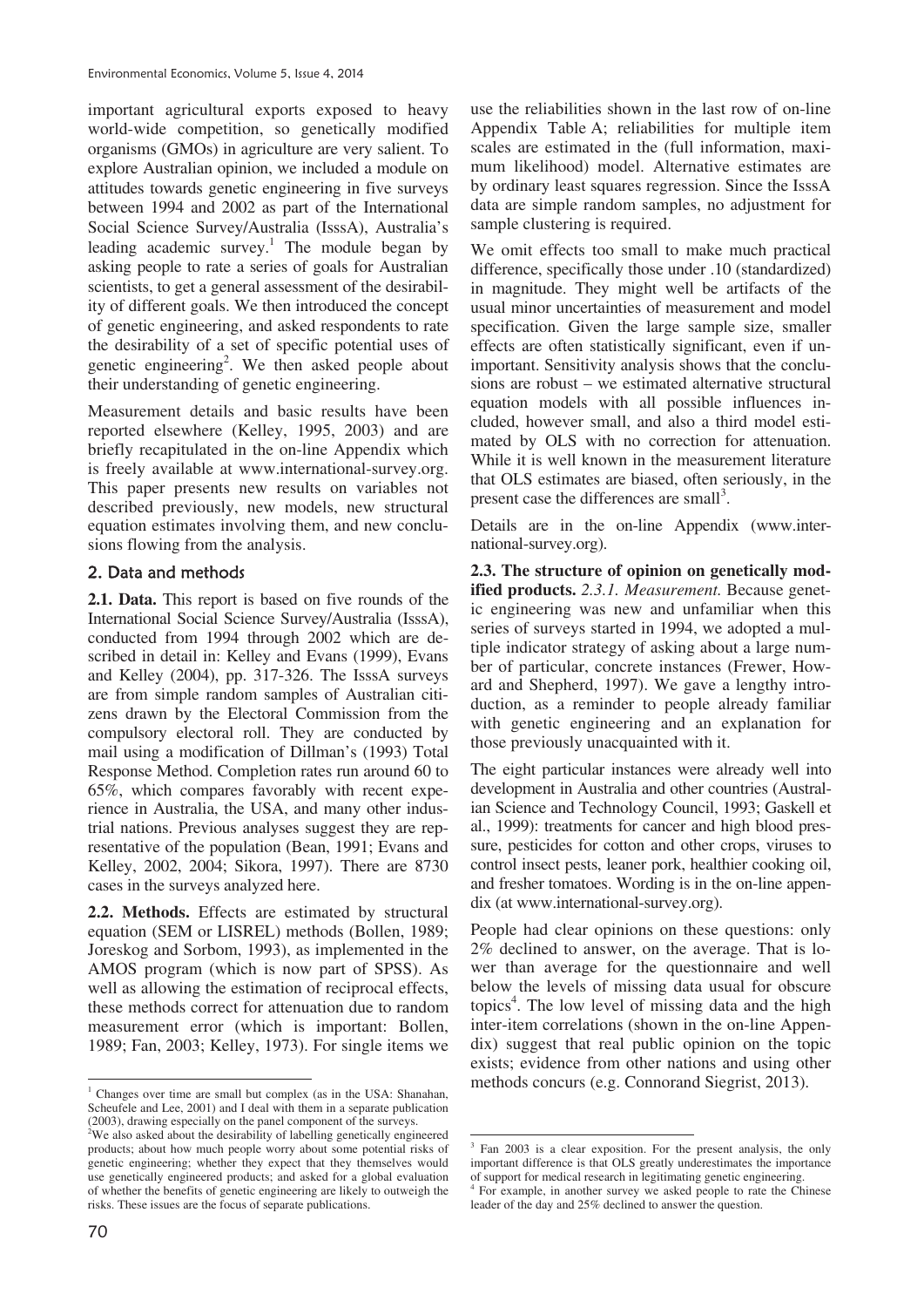*2.3.2. Attitude structure.* The public might well not have coherent attitudes about genetic engineering, if only because it is so new, especially when this series of surveys began in 1994. However, people often do form opinions on the basis of very limited knowledge – for example, about the economics of globalization – so novelty does not imply incoherence. To assess this issue empirically, the preferred procedure is to ask a substantial number of separate questions and then investigate the links (or lack of them) among the answers (e.g. Judd and Milburn, 1980). For example, to discover what voters think about government regulation of the economy, best practice is to ask many specific questions about regulation in particular industries (railways, steel, farms, universities, hospitals etc.) and then investigate the structure of responses (Sikora, 2000). This is the strategy we followed. If people have no clear views, their answers to different questions will be uncorrelated (and measurement reliability will be zero). But if they have well-defined views correlations positive, typically in the range of .20 to .60, and factor analysis will find a single factor.

The results clearly show that the Australian public has well-formed attitudes about genetic engineering: people who favor one GM product tend strongly to favor all of them, and conversely those who are leery of one tend to be dubious about all (correlations shown in the on-line Appendix). The correlations average a substantial .51 and the factor analysis shows a strong general factor. For comparison, correlations average .31 among items measuring attitudes toward government regulation, .42 among price control items, .61 among trade union questions, and .60 among abortion attitudes, so attitudes to GM are well within the normal range for Australian political and economic attitudes (Evans and Kelley, 2002, 2004; Sikora, 2000).

A second key line of evidence is the test-retest reliability (e.g. Wilkinson and American Psychological Association Task Force on Statistical Inference, 1999). If people lack well-defined views, their answers at different times will be uncorrelated, but the more clear and stable the attitude, the higher the correlation among the answers. Test-retest reliabilities for the GM questions average  $r = .44$ , over a 3year period for just over 3000 panel cases. This is somewhat lower than most social and religious attitude items in our surveys, typically  $r = .55$  to  $r =$ .65, but much the same as for many public policy issues in the US over 4 years in the National Election Studies (Krosnick, 1991: Tables 1 and 3)<sup>1</sup>.

<u>.</u> <sup>1</sup> Test-retest correlations measure the joint effect of measurement reliability and over-time stability, thus they understate measurement reliability unless there is complete stability over time. Given the rapid and controversial changes in genetics, there is likely to be more genuine change over time than in most other social and political domains; thus test-retest correlations will understate measurement reliability. That the scale's alpha reliability is considerably higher than its test-retest correlation also suggests instability over time.

*2.3.3. Levels of support.* Public support for GM differs among products. It is overwhelming for medical uses, high for agricultural non-food uses, and least for GM foods<sup>2</sup>, similar result emerge in Europe, the USA, and other nations (Gaskell and Allum, 2003; Millward-Brown, 2003; Priest, 2000; Shanahan, Scheufele, and Lee, 2001). See the online Appendix for details.

**2.4. Knowledge and support for genetic engineering.** The public's limited knowledge of genetic engineering worries many researchers, who wonder whether ill-informed citizens can have well-formed views about genetic engineering. But a large majority of Australians, 73%, say they have "heard much about genetic engineering" and almost as many claim to have "a basic understanding" of it. So, in fact, there is at least a modest level of comprehension. Moreover, voters routinely make decisions about policies about which they lack sophistication, including abstruse issues of economic and environmental policy.

Importantly, even those who know little about genetic engineering have reasonably coherent attitudes about it (see Table 2 in the on-line Appendix). Correlations among their answers are well within the normal range (averaging  $r = .44$ ), although lower than correlations for more knowledgeable respondents (averaging *r* = .53). The reliability of the scale used in subsequent analyses is quite satisfactory for less knowledgeable respondents, as it is for the more knowledgeable.

Knowledge of GM does not lead to greater support. If anything, the more knowledgeable are slightly *less* supportive (Table 2 in the on-line Appendix).

**2.5. Changes over time.** Support for GM products has declined slowly over our eight-year period. In this Australia resembles Europe, not the USA (Gaskell et al., 1999, 2000, 2002; Singer et al., 2008). This decline is small but statistically significant  $(t = -10.69, p \le 0.001)$ , controlling by regression for everything else in our model. Concretely, the decline comes to about 7 points (out of 100) per decade. Even at its lowest point, at the end of our period, the vast majority remain in favor, averaging 71 points out of 100. But if the decline were to continue at this rate (a very arguable assumption), then GM products would lose majority support in Australia sometime around 2030.

**2.6. Sources of support and opposition: theoretical orientation.** Why do some people support genetically modified products and others oppose them? I build on previous models (Besley and Shanahan, 2005; Ho, Brossard et al., 2008; Peters, Lang et al., 2007) especially those emphasizing on

 2 Similar results have been found in other Australian surveys (Norton and Wood, 1998; Millward-Brown, 2002, 2003).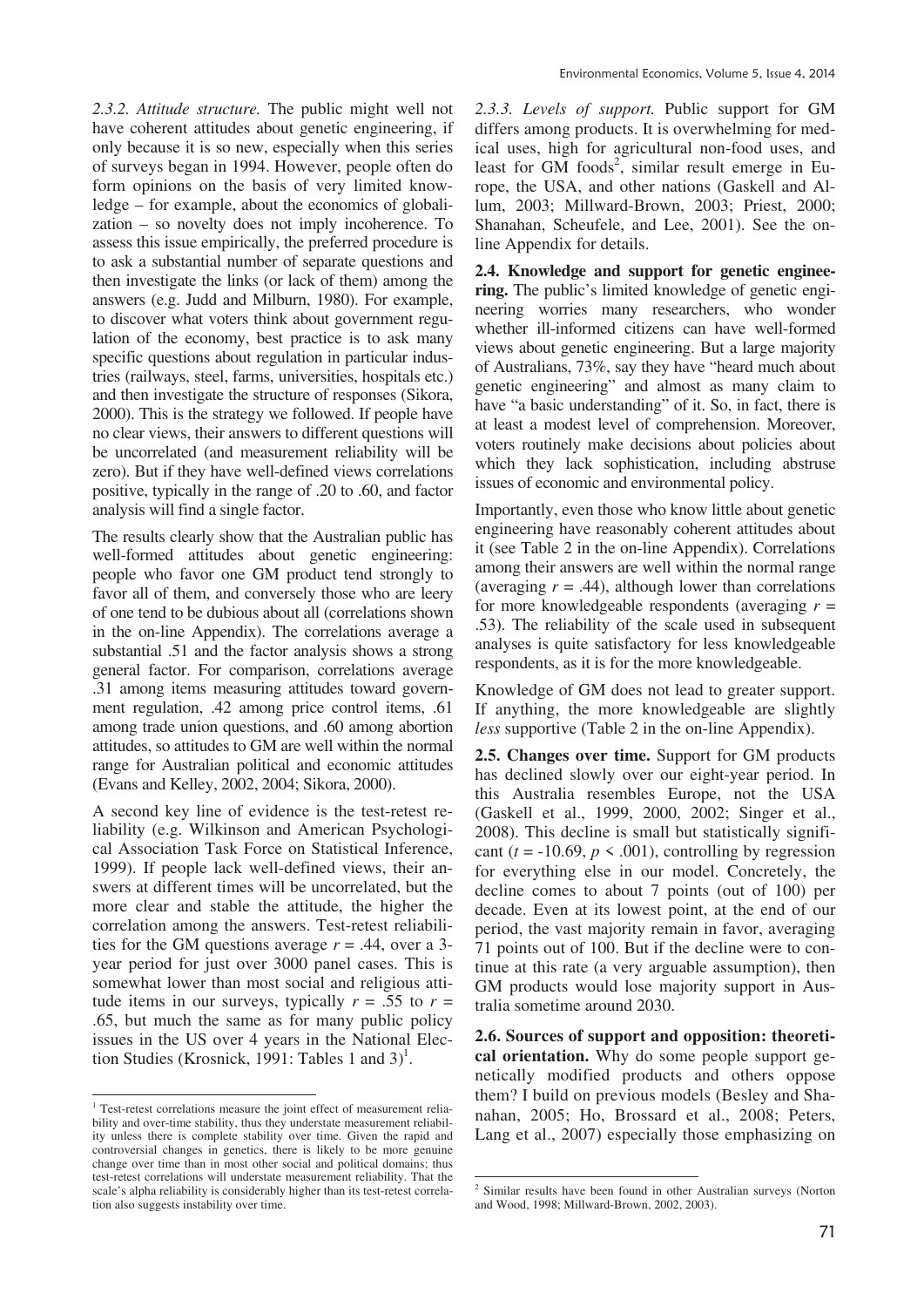benefits and costs (e.g. Owen and Louviere, 2005). But I extend prior theory to include novel elements: the scientific worldview, psychological elements, and the possibility of reciprocal causation (see Figure 1).

The conventional view set out in Figure 1 Panel A – widely held in science, economics and by policy analysts – is that people have well-defined goals and preferences, possibly reflecting in part their background and religion. Facts about the world are objective and universal, and can be discovered by science and analysis. People choose their actions in light of their goals and their understanding of the facts about the world, choosing in a way that they hope maximizes their chance of getting what they want (full arrows in the diagram). This is rational and scientific.

Theory A: (Science, rational choice, economics, policy analysis) Facts are objective, universal. Thus the paths not shown are zero. Causal order is from left to right.



Theory B: (Psychology) In addition to scientific/rational considerations, perceived facts are malleable, adjusted to be more consistent with one's own goals, policy preferences, and sometimes religious or political beliefs.





But there are also irrational, emotional and psychological possibilities in addition to rational, scientific ones (Figure 1, Panel B). Perceived facts may be malleable, adjustable to be more consistent with one's own goals, policy preferences, religious and political beliefs (dash-dot arrows in the diagram). Religion may shape how people perceive the facts about the world; people may see the world as more compatible with their goals and policy preferences than objectively it is. All these are possibilities.

**2.7. Symptoms of danger.** Any data that show statistically significant correlations between perceptions of fact (risk, trust, and the like) on the one hand and background characteristics (age, sex, religion, politics) or goals (environmental, medical, economic, etc.) on the other hand, are likely to reflect feedback effects (reciprocal causation). Normal estimates from regression (OLS, multi-level models, etc.) are then biased. In particular, they are likely to exaggerate the influence of background and goals,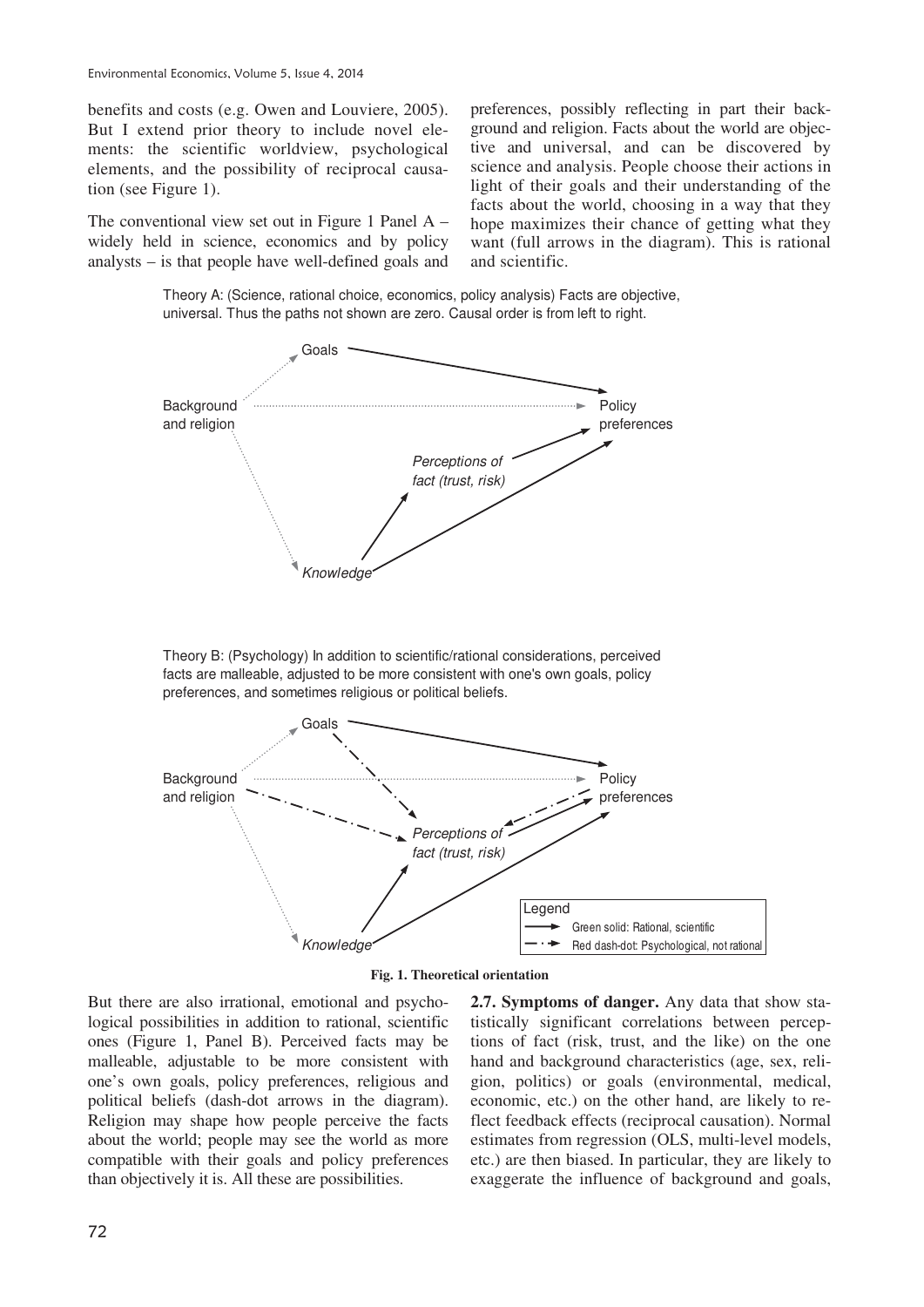as has long been known (Bollen, 1989). In short, such correlations are usually a sign of danger.

Let us see what the reality is for attitudes toward genetic modification.

#### 3. Analysis Part 1: Demographic and religious influences

Our model begins with potential causes that are stable individual characteristics, known to affect many attitudes and values: Age, sex, education, occupation, religion, politics and other background variables. Most are widely used in other studies of public opinion on biotechnology issues (Hossain et al., 2003; Hallman, 2000; Plutzer, Maney and O'Connor, 1998). We take them as fixed, causally prior to the other variables we consider here. Details are in the on-line Appendix. This assumption about causal order implies the existence of direct and indirect effects; the logic of such effects is set out clearly in many places (Alwin and Hauser, 1975; Bollen, 1989; Kelley, 1973).

For simplicity, we do *not* analyze the causal links among these variables (the subject of large literatures in the Blau-Duncan paradigm, the sociology of religion, and social psychology, among others). Rather we treat them all as background factors potentially shaping goals and knowledge relevant to genetic modification.

Effects are estimated by structural equation (SEM) methods (Bollen, 1989; Joreskog and Sorbom, 1993). Details are in the on-line Appendix (www.internatinalsurvey.org).

**3.1. Results: Demographic and religious effects.**  The main demographic and religious influences shaping the Australian public's views of genetic engineering are shown in Figure 2. Conservatively, the model disregards small effects. It shows the total effects of demographic and background variables, regardless of whether they come about directly (rare) or indirectly through shaping people's goals and perceptions of fact (usual).



Notes: Only statistically significant effects (at  $p < .01$ ) with standardized effects greater than .05 are shown.

#### **Fig. 2. Total effects of demographic and religious variables on policy preferences about genetic modification in food and agriculture**

Demographic differences in age and gender have little impact on support for genetic engineering, as in other Australian studies (Owen and Louviere, 2005) but unlike in Switzerland (Siegrist, 2000) and the US (Hossain et al., 2003). The only noticeable effect is that men are a little more likely than women to support genetic engineering. The total effect is .12 in standardized terms (Figure 2); the direct effect other things being equal is only .06 (shown in Figure 3 below) or more concretely, 2 points out of 100. This comes about because men more often adopt a scientific worldview and, for that reason, a little more likely to support genetic engineering. However, this is offset by their tendency to know more about genetic engineering, and therefore be fractionally *less* supportive of it.

Other things being equal, old and young hardly differ: there is only a very small direct effect. Age does have

some small indirect effects (shown later in Figure 3). Older people are more sympathetic to agricultural goals, and so for that reason more supportive of genetic engineering. However, they are also less likely to accept the scientific worldview, and for that reason less supportive of genetic engineering. Taken together, these two offsetting effects leave older people just a fraction more supportive of genetic engineering: other things being equal, a 60 year old is likely to be 2 points out of 100 *more* supportive than a 20 year old.

Neither education nor occupation have any substantial effect on attitudes to genetic engineering (Figure 2). Other things being equal, well-educated people have no different views on genetic engineering than the poorly educated: there is no direct effect at all. Similar results have been found in other nations (Priest, 2000; Rundgren, 2011).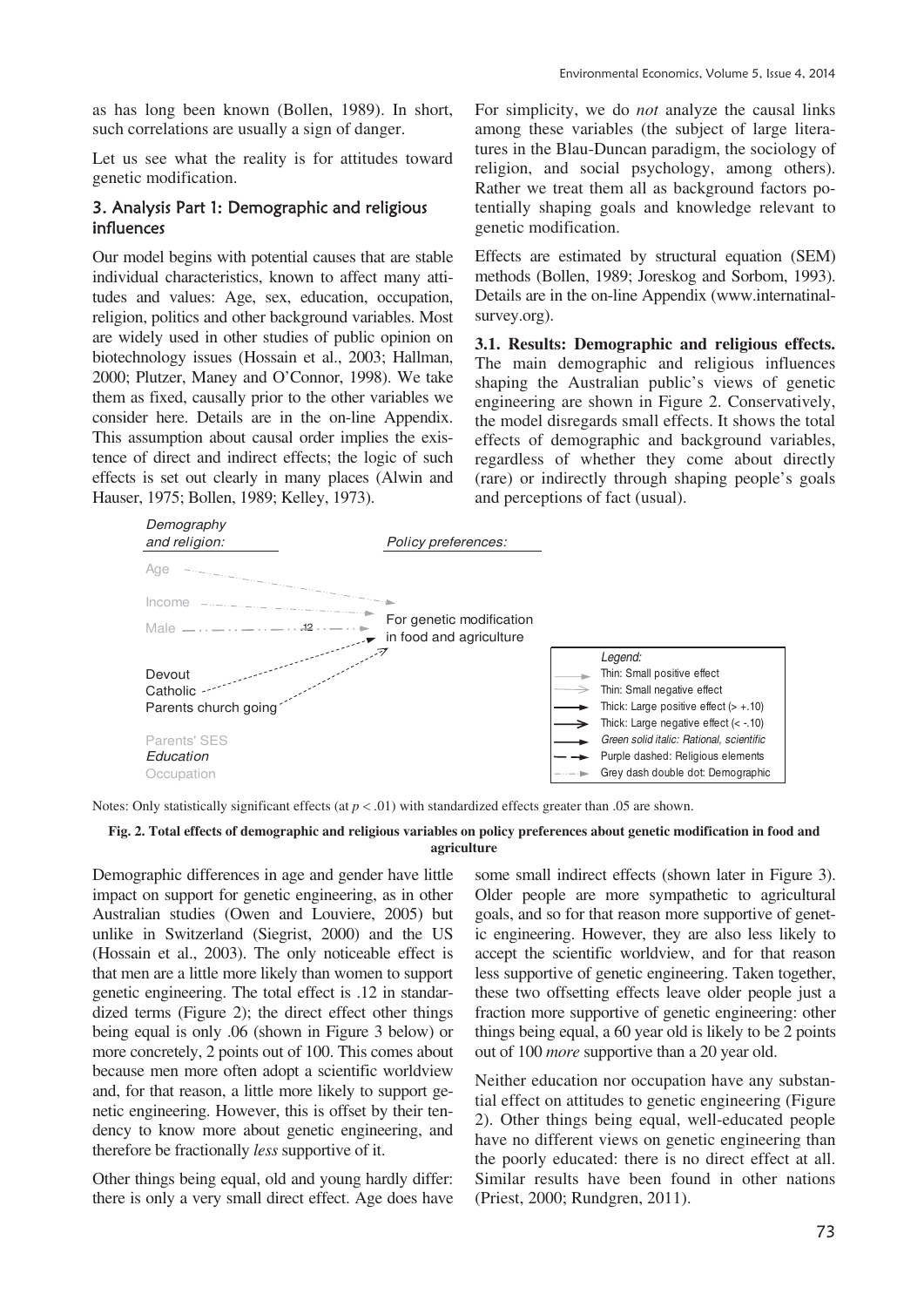Education does, however, have important indirect effects (Figure 3 below). The well-educated are far more knowledgeable about genetic engineering, and for that reason just a little less supportive. But the well-educated are also more likely to accept the scientific worldview, and for that reason are a little *more* supportive of genetic engineering. These two indirect effects almost exactly cancel each other out.

High status people are no different than people in low status occupations, either directly or indirectly: they have the same views on genetic engineering, the same goals for scientists, the same knowledge of genetic engineering, and are equally likely to hold the scientific worldview. Apparent differences between them are due to pre-existing educational differences.

**3.2. Analysis Part 2: Goals and knowledge.** *3.2.1. Measurement.* Many theories of decision-making hold that people judge the "means" by the "ends" (consequentialist reasoning): They are less concerned with understanding mechanisms and risks involved in new technologies than with judging whether the technologies help attain valued goals (Gaskell et al., 2004; Hossain et al., 2003). One prominent goal is health and medicine ("New medicines to cure serious diseases like cancer").

Another prominent goal is **food quality and agricultural productivity** ("Tastier, fresher food; Cheaper food; Healthier, more nutritious foods; Crops that would create a new export market for Australian farmers"). Australia, like the USA and Argentina, has a thriving export industry subject to intense world-wide competition. Farmers are only a few percent of the population, but the general public is very sympathetic to their interests (e.g. Evans and Kelley, 2013) and willing to support policies to benefit them, even at some personal cost. Agricultural subsidies are widely supported in the US and Europe on similar altruistic grounds, even though they result in higher prices for most supporters.

Yet another important goal is **protection of the environment** ("How do you feel about... Protecting the environment?").

**Knowledge of genetic engineering** ("Before reading about it in this questionnaire, have you heard much about genetic engineering? Would you say you have a basic understanding of genetic engineering?) is included because many theories of decision-making hold that people only form attitudes after they have acquired relevant information. Many regulators working in science-based regulatory regimes (like the US and Australia), and more practicing scientists, would expect that greater knowledge makes for sympathy toward genetic engineering. But others would posit the opposite effect, and there are more complex possibilities as well (Jallinoja and Aro, 2000).

Central to the **scientific world view** is acceptance of Darwin's theory of evolution – which implies that mankind is not unique but just one of millions of species shaped by natural forces – and acceptance of various aspects of modern astronomy that suggest our world is neither unique nor everlasting, but just one of many similar worlds elsewhere in the universe (Evans and Kelley, 2004). Adherence to the scientific worldview will, we argue, shape attitudes towards genetic engineering. People who reject the scientific worldview might be inclined to see genetic engineering as tampering with divine creation, and hence immoral and possibly dangerous.

*3.2.2. Effects.* Knowledge of genetic engineering. Interestingly, knowledge of genetic engineering has only a small impact on attitudes toward it: those who are more knowledgeable are fractionally *less* likely to approve, all other things equal. The effect is just -.06 in standardized terms (so small it is not even shown in Figure 3). Concretely, someone who is greatly interested in genetic engineering and feel themselves very knowledgeable about it would average 5 points out of 100 *less* supportive than someone with absolutely no interest and absolutely no knowledge. It may be that both effects posited by (opposing) information-base decision theorists are real: increases in knowledge lead some people to be more supportive of genetic engineering, but lead other people to be less supportive, and the two effects almost cancel each other out (Jallinoja and Aro, 2000). Other studies have also found few effects of knowledge, although sometimes tending to increase support for genetic engineering (e.g. Dawson and Schibeci, 2003; Hossain, 2003; Priest, 2000). Knowledge and opinion expressed by the press, judging from US research, do not appear to be influential either (Eyck, 2005).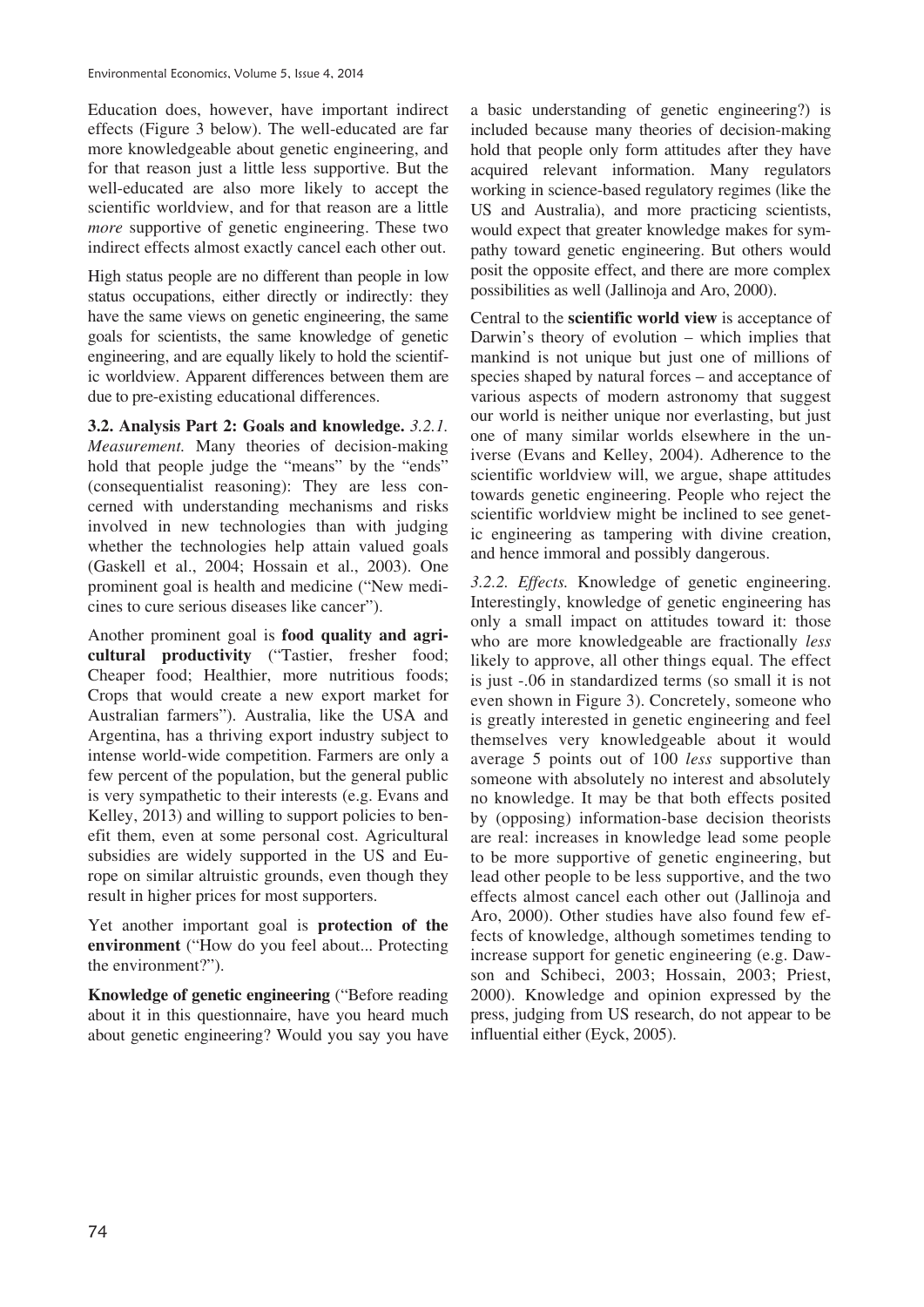

**Fig. 3. Effects of goals and knowledge on policy preferences for genetic modification in food and agriculture**

<u>.</u>

*3.2.3. Scientific worldview.* Acceptance of a scientific worldview in which mankind is not unique but just one of millions of species evolved over the millennia by natural selection, living in a world like countless others in an unimaginably vast and changing universe, leads people to take a more relaxed attitude to changing species by genetic engineering. If our world is not the culmination of a divine plan, or the unique exemplar of life in an arid universe, changing it to suit our interests seems reasonable. The impact is not large, but neither it is small, a standardized effect of .12. In concrete terms, the difference between someone who whole-heartedly accepts evolution and modern astronomy and one of the (surprisingly large) number of people who unequivocally reject them is, other things being equal, a difference of 11 points out of 100 in support for genetic engineering. So far as I know, this important effect has not previously been documented in the literature.

Religious belief itself has no direct connection to approval of genetic engineering, despite much speculation to the contrary and its demonstrated importance in other areas of biotechnology (Evans and Kelley, 2011). But most people with strong Christian beliefs reject the scientific worldview, which thereby indirectly reduces their support for genetic modification. In concrete terms, the difference between a devout Christian and an uncompromising atheist is 3 points out of 100, other things being equal. The absence of a direct effect of religious belief, net of acceptance/rejection of the scientific worldview, has also been found for attitudes about conventional organ transplants (Evans and Kelley, 2014).

Surprisingly, Catholics are slightly *more* likely to accept the scientific worldview than are equally devout members of other denominations. As a consequence, they just fractionally are more likely to support genetic engineering, by half a point out of 100, other things being equal.

*3.2.4. Goals.* Much the most important factor is that people who value goals that genetic engineering serves are much more supportive of it (Figure 3). People who warmly endorse **agricultural and food goals** – fresher, cheaper, healthier food, increased earnings and new export markets for farmers – are very favorable towards genetic engineering, other things being equal. This is by far the largest influence we have discovered, with a standardized effect of fully .53. Concretely, someone who was absolutely "delighted" with all these benefits would on average be 38 points out of 100 more supportive of genetic engineering than someone who thought all these goals "terrible". Of course, few people actually think these goals are "terrible". But even if we confine the comparison to those who are merely indifferent to them<sup>1</sup>, the difference is fully 19 points. The great importance of goals has been found in other research using quite different methods (Owen and Louviere, 2005).

People who greatly value **health goals** for science – specifically, new medicines to cure serious diseases like cancer – are also more favorable towards gene-

<sup>1</sup> That is those who give them neutral scores half way between "delighted" and "terrible".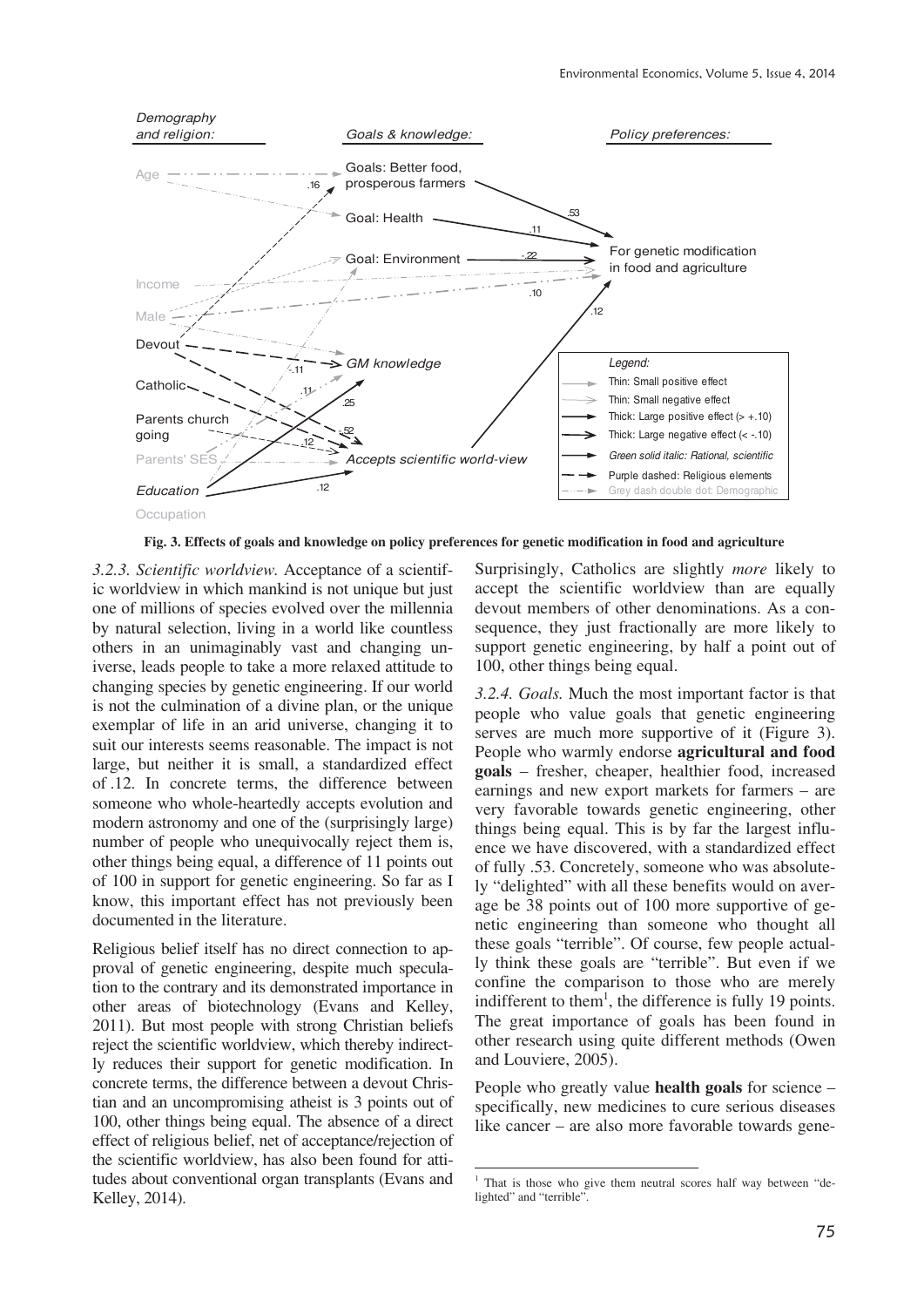tic engineering. This is the second largest effect that we have found, with a standardized effect of .18. Concretely, someone who was absolutely "delighted" with the prospect of new medicines would on average be 17 points out of 100 more supportive of genetic engineering than someone who was indifferent to them<sup>1</sup>.

Of course, medical progress is highly popular in Australia, 95 points out of 100, as it is in Europe and the USA<sup>2</sup>. Support for improvements in food quality and for financial benefits to farmers is also widespread in Australia – over 80 points out of 100. The widespread support for agricultural subsidies in Europe and the USA suggests such views are widespread there as well; certainly, genetically engineered improvements in agricultural production are widely supported in many nations (Gaskell et al., 1999; Hoban and Kendall, 1992; Lemkow, 1993; Optima, 1994; U.S. Congress, 1987).

*3.2.5. In all.* The strong support for agricultural and medical progress is probably the reason that most Australians support genetic engineering rather than being indifferent to it<sup>3</sup>:

- Imagine, hypothetically, a world where nothing has changed except that Australians are indifferent to agricultural and medical goals, rating them a neutral 50 points out of 100. In such a world, our model implies that the level of support for genetic engineering would be just 48 points out of 100, just on the negative side of "mixed feelings". Thus a majority of Australians would be indifferent to genetic engineering, or opposed to it, in this hypothetical world.
- In a world where nothing has changed except that support for the scientific worldview completely disappeared, public support for genetic engineering would remain high, 69 points out of 100.
- $\bullet$  Nor does knowledge of genetic engineering make much difference to the big picture. In a hypothetical world where nothing has changed except that the public knows nothing at all of the science underlying genetic engineering, support would still be high, 79 points. And alternatively, if everyone thought themselves fully informed about the science, support would be only a little lower according to our model, 74 points.

Thus the most important source of Australian opinion about genetic engineering is not to be found in the scientific worldview, although the scientifically inclined are more supportive; nor it is to be found in knowledge of the science, although that matters too; nor it is to be found in religion, demography or class. Rather it is to be found in the goals to be pursued: medical progress, better food and prosperity for farmers.

This is substantial support for goal-oriented "consequentialist" model of moral reasoning (green solid italic arrows in Figure 3), a model of moral reasoning widely held by scientists, economists, and policy analysts. It is also something we suspect is generally important in evaluating technology and other intrinsically neutral processes with morally important outcomes.

**3.3. Analysis Part 3: Perceptions of fact, rational choice, and emotions.** *3.3.1. Measurement.* Costbenefit calculations try to balance potential gains with the potential risks ("That medical genetic engineering could accidentally create a new disease? That genetically engineered plants might get out of hand and spread on their own? That genetically engineered food plants might be a long run danger to human health?") Such risks form the focus of much regulatory consideration (Falck-Zepeda and Zambrano, 2011), but are difficult to measure reliably (Pidgeon, Kasperson and Slovic, 2003).

**Trust** ("In deciding if it is safe enough for you and your family, who would you believe...The Commonwealth government committee set up to regulate genetic engineering? A committee of university scientists? A committee of medical doctors. CSIRO – the Commonwealth Scientific and Industrial Research Organization?") is also likely to be important, both directly (Brewer and Ley, 2013) and indirectly through its major influence on perceptions of risk (Poortinga and Pidgeon,  $2004$ <sup>4</sup>. Trust is a key mechanism through which authoritative moral reasoning works: Those who hold scientists trustworthy are likely to endorse the policies they perceive the scientists as endorsing, in this case agricultural genetic modification.

*3.3.2. Estimates.* **Trust** in scientist's veracity about GM is important influence on acceptance of GM policy, about three-quarters as important as accepting food and agricultural goals (Figure 4). So it is a big story, if this result is to be believed.

**Risk** raises complex and important issues. Fear of risks from GM agriculture is an equally important influence on acceptance of GM policy, again about three-quarters as important as accepting the food and agricultural goals.

 $\overline{a}$ 

<sup>1</sup> In concrete terms, support for medical goals is almost as important as support for agricultural goals, but in standardized terms it is just half as important. The smaller standardized effect is because there is less variation in support for medical goals, which are almost universally endorsed, than in support for agricultural goals, about which a significant minority have

reservations. 2 This popularity is probably the key cause of the enormous biomedical research budgets in the developed world.

<sup>&</sup>lt;sup>3</sup> These calculations are based on the preferred model, specifically the metric structural equation results in the last two columns of Table 3. It assumes that everything remains as before, except for the changes explicitly mentioned.

 4 Perceptions of risk and trust are little correlated with evaluation of goals or other variables in the present model and their effects are additive. Thus including them, although it increases the variance explained, leaves other effects virtually unchanged.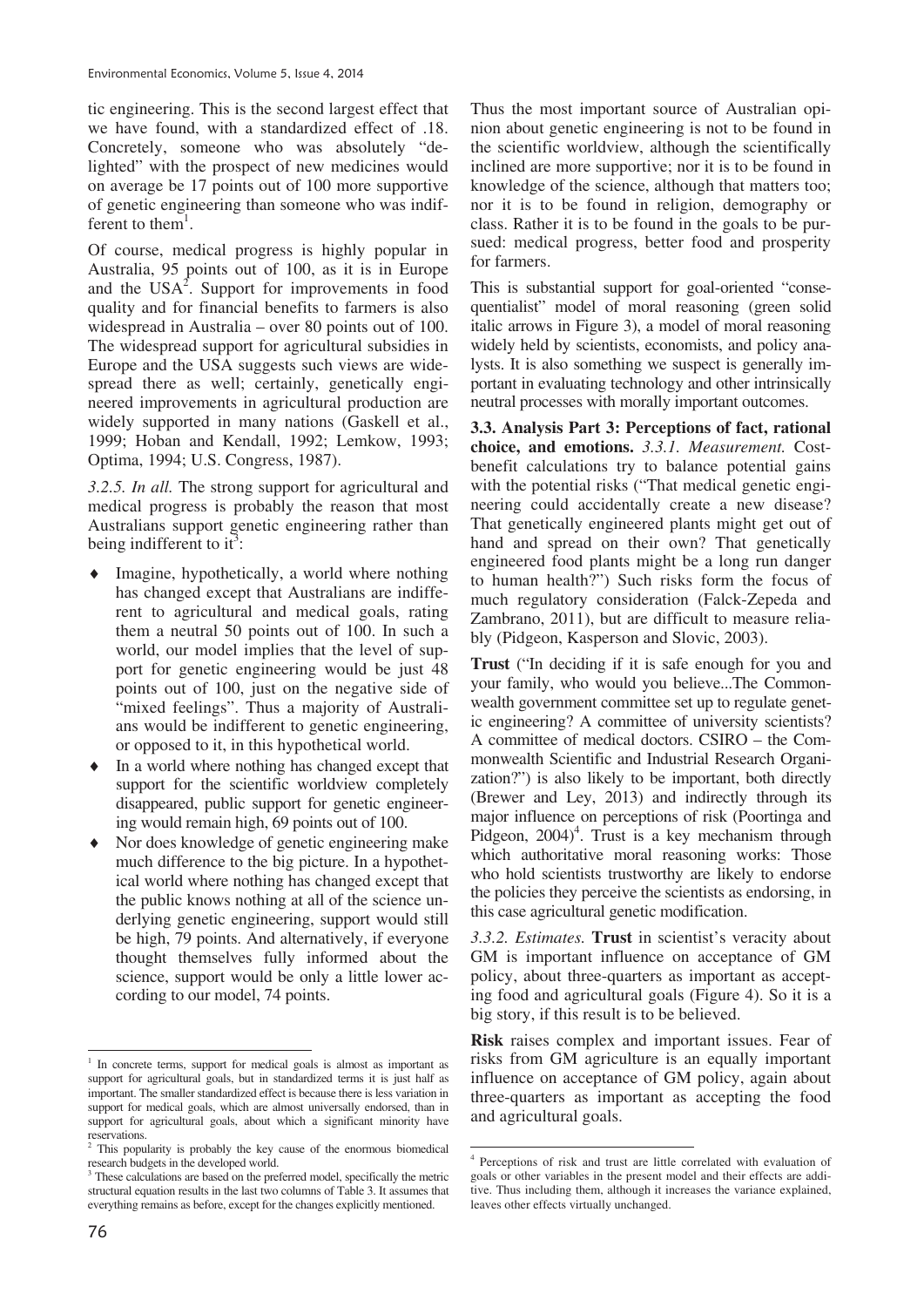

Notes: Simple recursive model without reciprocal causation. For simplicity, effects of demographic and religious variables, which are few and small, are not shown.

#### **Fig. 4. Effects of perception of fact (concerning how trustworthy scientists are about GM and how risky GM food is) on policy preferences for genetically modified food and agriculture**

Trust and fear are *not* closely correlated – nor should they be, as both are perceptions of fact, at least on the face of things, and so should be uncorrelated.

Since they are facts, they might reasonably be more accepted by educated folk, or by those knowledgeable about GM, or by those who already accept the scientific worldview. But not much in fact: there is only a little link from the scientific worldview.

**Emotional/psychological (as opposed to logical/rational)** influences also exist (links in dash-dot). Since the trustworthiness of scientists and the risks of genetic modification are facts, they should *not* be influenced by wishful thinking – just because you favor better food and more prosperity for farmers is no *logical or rational* reason to think scientists are truthful when they say genetic engineering is safe (alignment would be comfortable, but agreeing with your predispositions does not make, nor break, a scientific truth). Similarly, wanting better food and richer farmers is no logical/rational reason for assessing the risks of genetic modification to be small.

Similarly, accepting *environmental goals* is no good scientific/logical/rational reason for finding scientists untruthful about GM, or for finding that GM is risky. All that fits your prejudices, but disagreeing with your prejudices is no logical/rational evidence of lying.

Nonetheless all this *does* happen, and to a substantial degree (red dash-dot arrows in Figure 4): people seem to let their preferences and desires shape their

perception of facts. They see the world as consistent with their hopes (for food and farmers) and with their fears (for the environment). Those who hope for better food and richer farmers see the world through rosy glasses, while those who fear for the environment see gloom and doom.

Thus, there are substantial elements of emotion, of wishful thinking, of irrational hopes and fears involved in assessing how much scientists are to be trusted to say the truth, and in assessing risks of genetic engineering (links in red dash-dot). This is the psychological force of cognitive balance/ alignment, not rationality.

**3.4. Analysis Part 4: Reciprocal effects.** Since there seem to be substantial elements of wishful thinking, of irrational hopes and fears shaping people's view of the world, there is a further possibility: that peoples' views about genetic modification shape their perceptions of fact – that wishful thinking leads supporters of GM to imagine scientists to be trustworthy when they say (as they mostly do) that GM is safe, and to think that the risks of GM are few. Conversely, that opponents of GM therefore make the world fit their gloomy predispositions by seeing scientists as untrustworthy and risks as large.

If this is so, then there is an emotional/psychological (as opposed to logical/rational) connection from policy preferences shaping perceptions of trust in scientists (red dash-dot path C in Figure 5), as well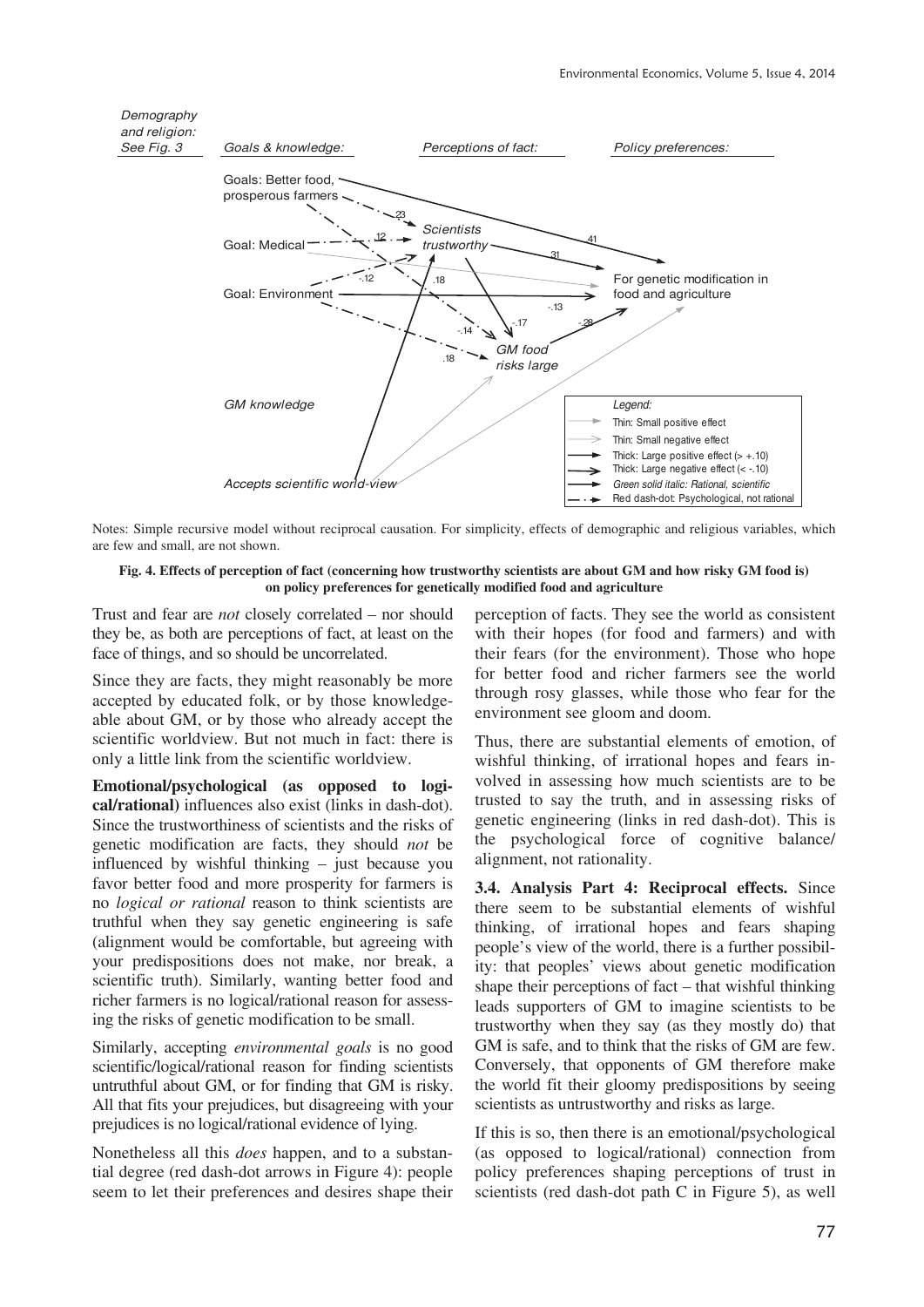as the logical/rational effect the other way, where trust in scientists assurances of safety leads to support for genetically modified food and crops (green solid italic path B). In short, reciprocal effects.



Note: Model with reciprocal causation (paths C and F). For simplicity, effects of demographic and religious variables, which are few and small, are not shown here (they are in Table 3).

#### **Fig. 5. Effects of perceptions of fact (concerning how trustworthy scientists are about GM and how risky GM food is) on policy preferences for genetically modified food and agriculture**

Moreover, the same logic implies that there is an emotional/psychological (as opposed to logical/ rational) connection from policy preferences which shapes perceptions of risk (red dash-dot path F in Figure 5), as well as the logical/rational effect the other way (green solid italic path E). So more reciprocal effects.

Estimating reciprocal effects persuasively is famously problematic since the logic must be defended only theoretically – there is rarely any empirical evidence that would rule out other assumptions (Bollen, 1989). Here I argue that we do, theoretically, have some reasonable leverage. (1) We know that accepting the goals of better food and prosperous farmers leads people to trust scientists' (generally favorable) pronouncements about GM, and assume that this is on psychological as opposed to logical/rational grounds (red dash-dot path *C*\* in Figure 4). So it seems likely that the corresponding psychological effect leading those who favor GM also to trust scientists should be about the same size (red dash-dot path *C*). So we assume that  $C = C^*$ (i.e. that the metric effects are the same size). That is sufficient to identify the reciprocal path (green solid italic path B). (2) Analogously, we know that

people who accept goals of better food and prosperous farmers are less fearful of the risks GM food brings, presumably on psychological as opposed to logical/rational grounds (red dash-dot path *F*\* in Figure 5). It thus seems likely that the psychological tendency for those who accept the policy of genetic modification will also tend on psychological grounds equally to be less fearful of the risks (red dash-dot path *F*). So we assume that  $F = F^*$ . This is sufficient to identify the reciprocal effect (green solid italic path *E*).

All this is problematic but, we suggest, not wholly implausible. Certainly it is more plausible than the assumption (maintained in Figure 4) that there are substantial psychological effects from goals to trust, but not from policy preferences to trust, and that there are psychological effects from goals to fear, but not from policy preferences to fear. We suspect that the estimates in Figure 5 with reciprocal causation, while admittedly problematic, are closer to the truth than the estimates of Figure 4, a conventional recursive model without any reciprocal effects.

These results, if accepted, have important implications. First, they imply that a conventional estimate of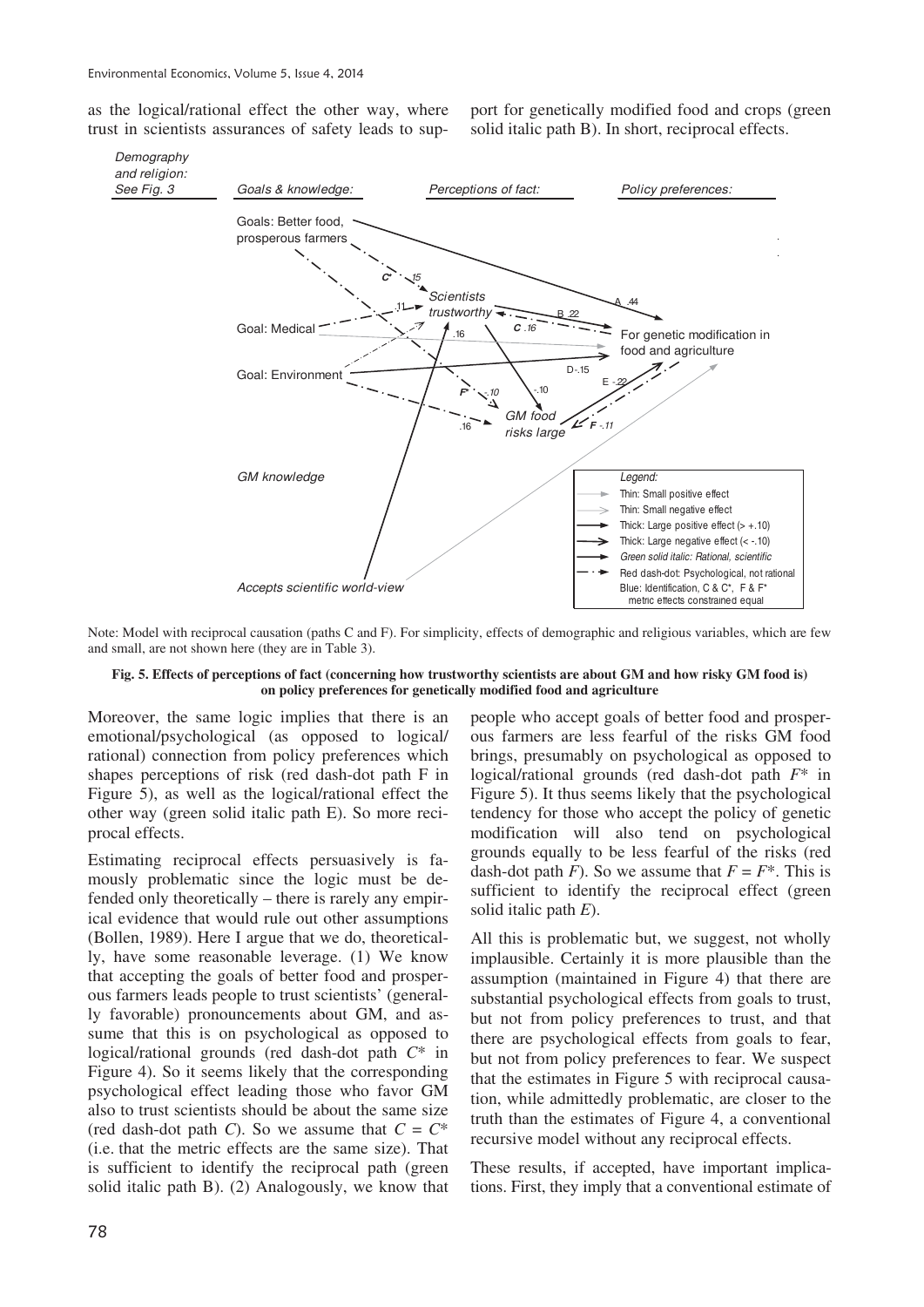trust's effect on acceptance of GM policies (green solid italic path B) *overstates* trust's importance substantially, by around 30% (compare its effects in Figures 4 and 5).

Second and analogously, a conventional estimate of fear's effect on policy preferences (green solid italic path E) overstates its effects as well, by about 20% (again compare Figures 4 and 5). In both cases the observed correlation reflects substantial emotional/psychological adjustments as well as conventional rational/logical influences.

Third, after allowance is made for reciprocal effects, the effect of acceptance of food and agricultural goals on acceptance of the GM policy – the means to fulfill the goals (green solid italic path A) – is even *more* dominant. Its magnitude, fully .44 in standardized terms, is huge in absolute terms and in comparison with other influences: more than twice as large as trust's effect (path A versus path B) and more than twice as large as risk's effects (path A versus path F).

Fourth, much of the debate about trust in scientists and about the risks of GM is not based on logical/rational considerations (green solid italic paths in Figure 5) but reflects psychological processes of people adjusting their perceptions of fact to suit their goals and policy predispositions (red dash-dot paths). In short, emotion and psychology rather than science.

# Conclusion

The Australian public, like the American, is broadly supportive of a wide range of genetic engineering projects. The average Australian rates the average genetic engineering project as a "good idea". In general, views about genetic engineering in Australia are broadly similar to those in the USA, Canada and some of the more favorable European Union nations.

Importantly, the level of support depends crucially on the goals served. Of the genetic engineering products we asked about in the survey, the most popular are a treatment for blood cancer, a drug that lowers blood pressure, and cotton that resists insect pests. More than 90% of Australians favor these. Then comes healthier cooking oil, genetically modified viruses to protect farm crops by attacking insect pests, viruses to control imported animal pests, and lean pork. Support is lowest for the genetically engineered tomato but even here a clear majority is in favor.

People who favor genetic engineering tend to be those who favor the goals, especially agricultural benefits, and those who have a scientific worldview. Conversely, against genetic modification – the minority – tend to be those who are less keen on agricultural goals than most Australians, less keen on new medicines, and who reject Darwin's theory of evolution and modern astronomy.

These Australian results have implications for public opinion in other Western nations:

- Like people everywhere, Australians are very strongly in favor of scientific research in medicine. For that reason, they tend to support genetic engineering in medical domains, and that is likely to be true for people in other Western nations as well. Genetically engineered medicines are therefore likely to come increasingly into favor in the future.
- Australians are also very strongly in favor of many agricultural goals, particularly crops that would create an export market and ones that provide healthier food, but also ones that would increase farmers' incomes, provide cheaper food, or provide tastier food. These are again views that are likely to be mirrored in other countries, particularly food-exporting ones like the USA, although probably less so in the European Union with its huge food surplus. This will lead to steady pressure for the introduction of genetically modified farm products.
- A majority of Australians accept what we have called the 'scientific worldview' – Darwin's theory of evolution and modern astronomy (the 'big bang' and the like), although many others, especially devout Christians, reject it. Acceptance of the scientific worldview is an important source of support for genetic engineering. This source of support is likely to salient in irreligious nations (including Scandinavia and much of Northern Europe) but lead to opposition in more religious ones. But it will also create a potentially troublesome gap between opinion among the scientific elite – which overwhelmingly accepts evolution and scientific astronomy – and more religious politicians and the general public.

How these attitudes will evolve in future years is unclear. The scientific worldview might become more widespread (which would increase support for genetic engineering) or fade (which would lead to decreased support for genetic engineering), but it has been stable over recent decades, so major changes seem unlikely.

The most important sources of support for genetic engineering are support for its instrumental goals: medical progress, healthy food and prosperous farmers. Support for medical research is very high and, with a prosperous but ageing population, likely to remain so. Diet is notoriously subject to fad, and so hard to predict. Farm prosperity is a surprisingly highly valued goal in Australia – as in some European nations and the USA – and that holds even among urban populations who pay heavily for their sympathy through farm subsides and higher food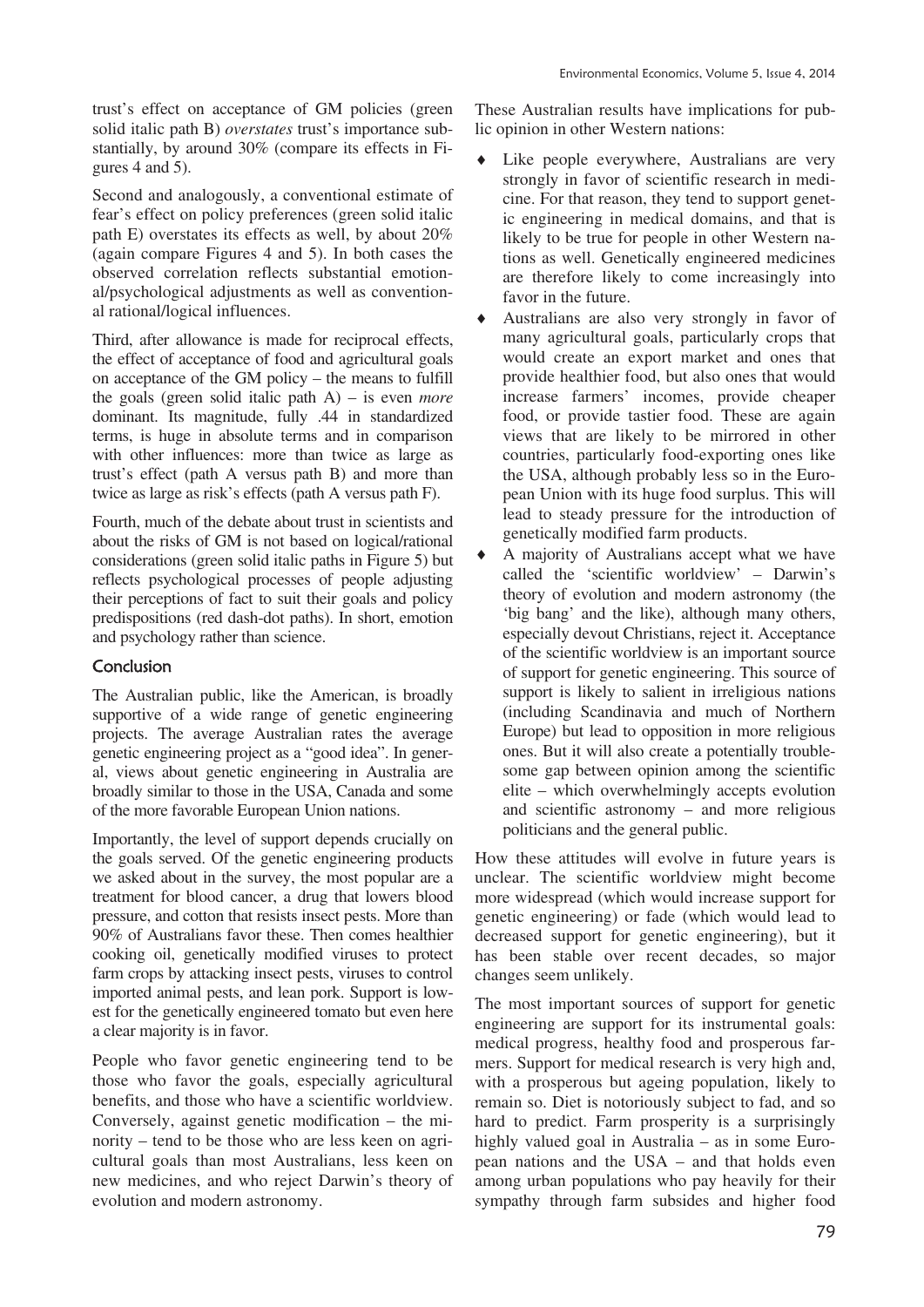pries. But it is perhaps the most likely source of change. The huge subsidies given to the developed world's farmers and the high prices due to those and to other farm protection measures may eventually erode public sympathy for farmers. If so, there is likely to be an unexpected consequence: a sharp decline in public support for genetic engineering.

**Symptoms of danger in the structure of public opinion**. Many analyses of public opinion about genetic engineering emphasize the importance of trust and evaluations of risk. So do many analyses of other public policy issues. Simplistic analyses usually suggest that both are important. But our results strongly suggest their apparent importance is exaggerated: much of the debate about trust in scientists and about the risks of GM is not based on logical or rational considerations. Instead it also reflects emotional and psychological processes of people adjusting their perceptions of fact to suit their goals and policy predispositions (the dangerous red arrows in our theory diagrams). In short, emotion rather than science. That is a risk best avoided.

*Supplementary materials on-line at: www.international-survey.org.*

### References

- 1. Alwin, Duane F. and Robert M. Hauser (1975). The Decomposition of Effects in Path Analysis, *American Sociological Review*, 40, pp. 37-47.
- 2. Australian Science and Technology Council (1993). *Gene Technology: Issues for Australia* (Occasional Paper No. 27), AGPS.
- 3. Bean, Clive S. (1991). Comparison of National Social Science Survey with the 1986 Census, *NSSS Report* (ISSN 1031-4067) 2, pp. 12-19. Available at: www.international-survey.org.
- 4. Bellah, Robert N. (1974). New Religious Consciousness and the Crisis in Modernity, in Charles Y. Glock and Robert N. Bellah (eds.) *The New Religious Consciousness*, Berkeley, University of California Press, pp. 333-352.
- 5. Besley, John C. and James Shanahan (2005). Media Attention and Exposure in Relation to Support for Agricultural Biotechnology, *Science Communication*, Vol. 26, No. 4, pp. 347-367.
- 6. Bollen, Kenneth A. (1989). *Structural Equations with Latent Variables*. New York: Wiley.
- 7. Brewer, Paul R. and Barbara L. Ley (2013). Whose Science Do You Believe? Explaining Trust in Sources of Scientific Information About the Environment, *Science Communication*, 35 (1), pp. 115-137.
- 8. Connor, Melanie and Michael Siegrist (2013). Sorting biotechnology applications: Results of multidimensional scaling (MDS) and cluster analysis, *Public Understanding of Science*, Vol. 22, No. 2, pp. 128-136.
- 9. Davison, A., Barns, I. and Schibeci, R.A. (1997). Problematic Publics: A Critical Review of Surveys of Public Attitudes to Biotechnology, *Science, Technology & Human Values*, 22, pp. 317-348.
- 10. Dillman, Don A. (1993). The Design and Administration of Mail Surveys, *Annual Review of Sociology*, 17, pp. 225-49.
- 11. Eyck, Toby A. Ten (2005). The Media and Public Opinion on Genetics and Biotechnology: Mirrors, Windows, or Walls? *Public Understanding of Science*, 14, pp. 305-316.
- 12. Evans, M.D.R. and Jonathan Kelley (2002). *Australian Economy and Society 2001: Education, Work and Welfare*, Sydney: Federation Press.
- 13. Evans, M.D.R. and Jonathan Kelley (2004). *Australian Economy and Society 2002: Religion, Morality and Public Policy in International Perspective 1984-2002*. Sydney: Federation Press.
- 14. Evans, M.D.R. and Jonathan Kelley (2011). US Attitudes Toward Human Embryonic Stem Cell Research, *Nature Biotechnology*, 29 (6), pp. 484-488.
- 15. Evans, M.D.R. and Jonathan Kelley (2013). Ranching and public land use: American public opinion, *Environmental Economics*, 4 (2), pp. 62-69.
- 16. Evans, M.D.R. and Jonathan Kelley (2014). Attitudes to Organ Transplants Are Mainly Influenced by Scientific Worldviews, *Progress in Transplantation*, 24, pp. 178-188.
- 17. Falck-Zepeda, Jose Benjamin and Patricia Zambrano (2011). Socio-economic Considerations in Biosafety and Biotechnology Decision Making, *Review of Policy Research*, 28 (2), pp. 171-195.
- 18. Fan, Xitao (2003). Two Approaches for Correcting Correlation Attenuation Caused by Measurement Error: Implications for Research Practice, *Educational and Psychological Measurement*, 63 (6), pp. 915-930.
- 19. Ferretti, Maria Paola and Matteo Lener (2008). Lay Public or Experts? e-Participation in Authorization for GMO Products in the European Union, *Review of Policy Research*, 25 (6), pp. 507-525.
- 20. Frewer, Lynn J., Chaya Howard and Richard Shepherd (1997). Public Concerns in the United Kingdom About General and Specific Applications of Genetic Engineering: Risk, Benefit, and Ethics, *Science, Technology & Human Values*, 22, pp. 98-124.
- 21. Frewer, Lynn J., Ivo A. van der Lans, Arnout R.H. Fischer, Machiel J. Reinders, Davide Menozzi, Xiaoyong Zhangc, Isabelle van den Berg, Karin L. Zimmermann (2013). Public perceptions of agri-food applications of genetic modification: A systematic review and meta-analysis, *Trends in Food Science & Technology*, 30 (2), pp. 142-152.
- 22. Gaskell, George, Martin Bauer, John Durant, Nicholas C. Allum (1999). Worlds Apart? The Reception of Genetically Modified Foods in Europe and the US, *Science*, 285, (July 16, 1999), pp. 384-387.
- 23. Gaskell, George, Nick Allum et al. (2000). Biotechnology and the European Public, *Nature Biotechnology*, 18, pp. 935-938.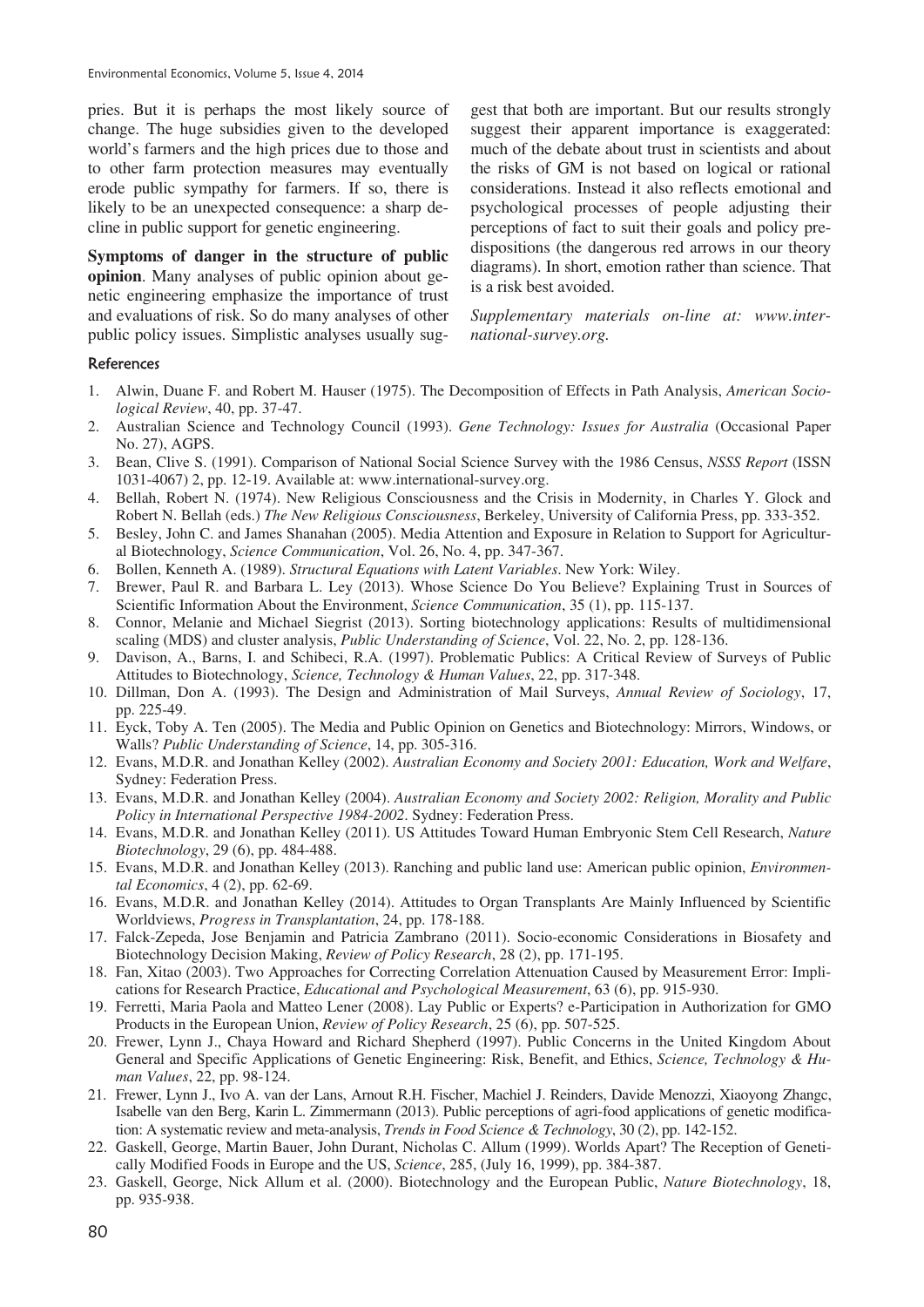- 24. Gaskell, G. and Nick Allum et al. (2002). Climate Change for Biotechnology? UK Public Opinion 1991-2002, *AgBioForum*, 6 (1&2), pp. 55-67.
- 25. Ho, S., D. Brossard et al. (2008). Effects of Value Predispositions, Mass Media Use, and Knowledge on Public Attitudes Toward Embryonic Stem Cell Research, *International Journal of Public Opinion Research*, 20 (2), pp. 171-192.
- 26. Hoban, T.J. and P.A. Kendall (1992). *Consumer Attitudes about the use of Biotechnology in Agriculture and Food Production*, Report for the U.S. Department of Agriculture – Extension Service.
- 27. Hossain, F., Onyango, B., Schilling, B., Hallman, W. and Adelaja, A. (2003). Product attributes, consumer benefits and public approval of genetically modified foods, *International Journal of Consumer Studies*, 27, pp. 353-365.
- 28. Jallinoja, P. and A.R. Aro (2000). Does knowledge make a difference? The association between knowledge about genes and attitudes toward gene tests, *Journal of Health Communication*, 5 (1), pp. 29-39.
- 29. Joreskog, Karl G. and Dag Sorbom (1993). *LISREL 8 User's Reference Guide*. Chicago: Scientific Software, Inc.
- 30. Judd, C.M. and M.A. Milburn (1980). The Structure of Attitude Systems in the General Public: Comparisons of a Structural Equation Model, *American Sociological Review*, 45, pp. 627-643.
- 31. Kelley, Jonathan (1973). Causal Chain Models for the Socioeconomic Career, *American Sociological Review*, 38, pp. 481-493.
- 32. Kelley, Jonathan (1995). *Public Perceptions of Genetic Engineering: Australia, 1994*. Canberra: Biotechnology Section, Australian Department of Industry, Science and Technology, Commonwealth of Australia.
- 33. Kelley, Jonathan (2003). Ideology and Fear of Genetic Engineering: Public Opinion in Australia, 1993-2002, *Australian Social Monitor*, 6 (3), pp. 54-62.
- 34. Kelley, Jonathan and M.D.R. Evans (1995). Class and Class Conflict in Six Western Nations, *American Sociological Review*, (April), pp. 157-178.
- 35. Kelley, Jonathan and M.D.R. Evans (1999). Australian and international survey data for multivariate analysis: The IsssA, *Australian Economic Review*, 32, pp. 298-303.
- 36. Krosnick, Jon A. (1991). The Stability of Political Preferences: Comparisons of Symbolic and Nonsymbolic Attitudes, *American Journal of Political Science*, 35(3), pp. 547-576.
- 37. Lemkow, Louis (1993). *Public Attitudes to Genetic Engineering: Some European Perspectives*. Luxembourg: Office of Official Publications of the European Communities.
- 38. Millward-Brown (2001). *Biotechnology Public Awareness Survey: Final Report to Biotechnology Australia*. See www.biotechnology.gov.au.
- 39. Millward-Brown (2003). *Biotechnology Public Awareness Survey: Final Report to Biotechnology Australia*. See www.biotechnology.gov.au.
- 40. Norton, J. Lawrence and G. Wood (1998). The Australian Public's Perception of Genetically Modified Foods, *Australasian Biotechnology*, 8 (3), pp. 172-181 and 8 (4), pp. 241-242.
- 41. Owen, Kate and Jordan Louviere (2005). Impact of Genetic Engineering on Consumer Demand: Final Report for the Rural Industries Research and Development Corporation, Rural Industries Research and Development Corporation, Commonwealth of Australia, Canberra, Australia.
- 42. Optima Consultants (1994)*. Understanding the Consumer Interest in the New Biotechnology Industry*, Ottawa: Distribution Services, Communications Branch, Industry Canada.
- 43. Peters, H.P., J.T. Lang et al. (2007). Culture and Technological Innovation: Impact of Institutional Trust and Appreciation of Nature on Attitudes Towards Food Biotechnology in the USA and Germany, *International Journal of Public Opinion Research*, 19 (2), pp. 191-220.
- 44. Pidgeon, Nick F., Roger E. Kasperson and Paul Slovic (Eds.) (2003). *The social amplification of risk*. Cambridge: Cambridge University Press.
- 45. Pidgeon, Nick F., Wouter Poortinga, Gene Rowe, Tom Horlick-Jones, John Walls and Tim O'Riordan (2005). Using Surveys in Public Participation Processes for Risk Decision Making: The Case of the 2003 British GM Nation? Public Debate, *Risk Analysis*, 25, pp. 467-479.
- 46. Pin, Renske R. and Jan M. Gutteling (2009). The Development of Public Perception Research in the Genomics Field: An Empirical Analysis of the Literature in the Field, *Science Communication*, 31, pp. 57-83.
- 47. Poortinga, W. and N.F. Pidgeon (2004). Trust, the Asymmetry Principle, and the Role of Prior Beliefs, *Risk Analysis*, 24, pp. 1475-1486.
- 48. Potter, Ralph B. Jr. (1972). The Logic of Moral Argument, in Paul Deats (ed.), *Towards a Discipline of Social Ethics*, Boston, Boston University Press, pp. 93-114.
- 49. Rundgren, Shu-Nu Chang (2011). How does background affect attitudes to socioscientific issues in Taiwan? *Public Understanding of Science*, 20 (6), pp. 722-732.
- 50. Sato, Hajime and Akira Akabayashi (2005). Bioethical Policymaking for Advanced Medical Technologies: Institutional Characteristics and Citizen Participation in Eight OECD Countries, *Review of Policy Research*, 22 (4), pp. 571-587.
- 51. Schibeci, Renato, Ian Barns, Aidan Davison and Shona Kennealy (1994). *Public Perceptions of Biotechnology: First Report*. Murdoch WA, Australia: School of Education, Murdoch University.
- 52. Schibeci, R. and Dietrich, H. (2000). *Consumer Behaviour in Relation to Biotechnology Products: A Report for Biotechnology Australia.* Perth: Murdoch University.